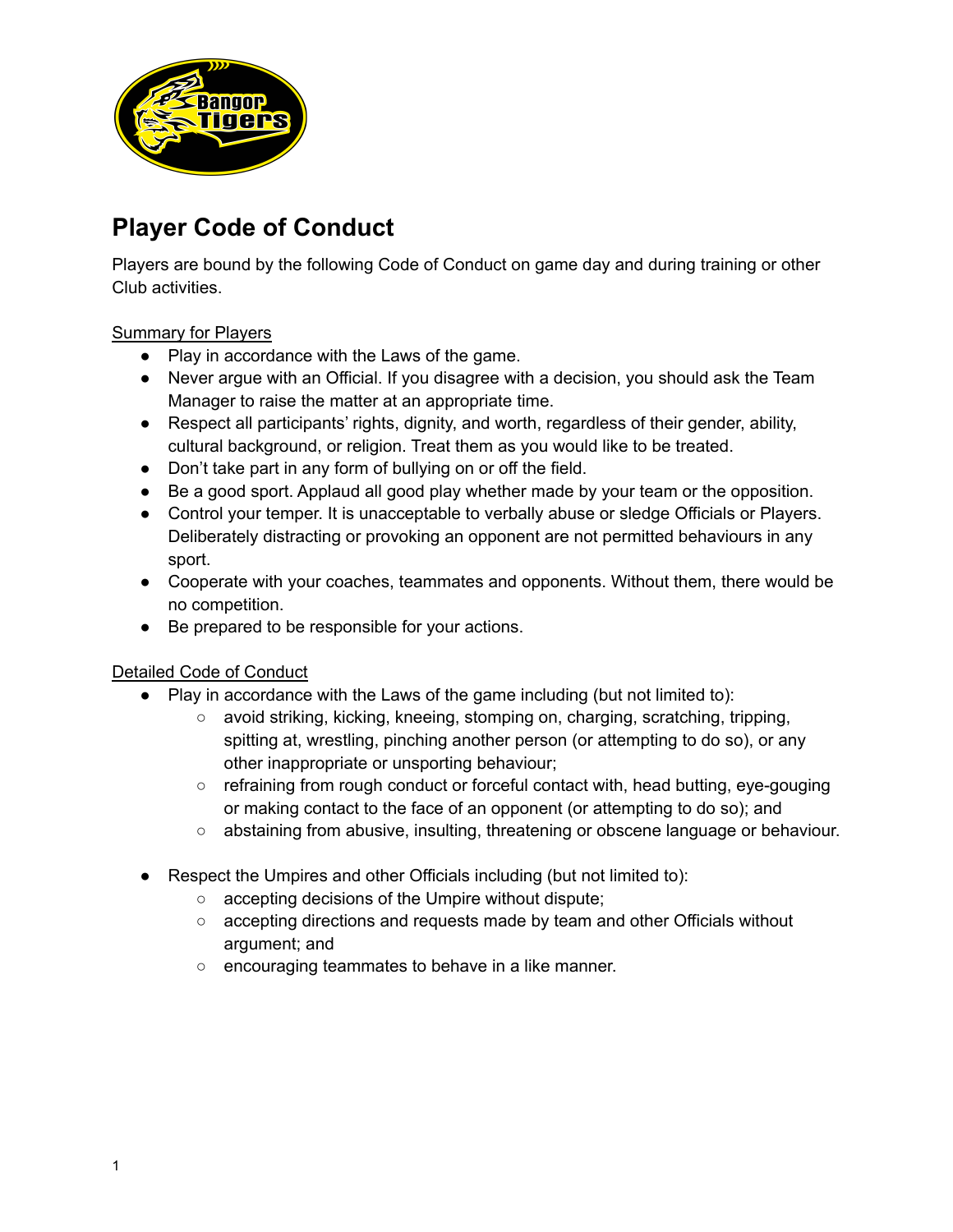

# **Player Code of Conduct**

- Encourage a safe, friendly and fun environment for all Players, Officials, parents and spectators including (but not limited to):
	- controlling your temper and playing attitude;
	- refraining from sledging, bullying and other inappropriate discriminatory behaviour, unnecessary and aggressive physical activity;
	- focussing on your own performance and play as a team member;
	- applauding good play and the achievements of other Players, including the opposition;
	- $\circ$  avoiding voicing criticism of or ridiculing others, including via social media;
	- $\circ$  consulting with your Team Manager or Coach regarding any disagreement with a decision or direction or regarding any inappropriate behaviour;
	- respecting the facilities and equipment of your own and opposing Clubs; and
	- accepting any warning, penalty or punishment imposed without dispute and taking responsibility for your actions.

# **Parents/Spectators Code of Conduct**

Parents and supporters/spectators are bound by the following Code of Conduct on game day and during training or other Club activities.

Summary for Parents and Supporters

- Remember that you are there to support all participants of the game.
- Recognise all volunteers who give up their valuable time.
- Encourage participation and teach that enjoyment is more important than winning.
- Lead by example and respect all Players, Coaches, Umpires, Officials and spectators. Physical abuse or verbally abusive language in any form is unacceptable.
- Never ridicule mistakes or losses. Supporters/spectators are there to support, not downgrade.
- Never publicly criticise Umpires, rather raise personal concerns with Club Officials in private.
- Respect the rights, dignity and worth of all Players, Coaches, Umpires, Officials and spectators, regardless of their gender, ability, cultural background or religion.
- Respect the facilities and equipment of your own and opposing Clubs.
- Condemn the use of unnecessary physical contact in any form, whether it is by spectators, Coaches, Officials or Players.
- Make no detrimental statements in public (radio, television, print or electronic or social media) in respect to the performance of any match Officials, Umpires, Players or any policy decisions of the Club, or AFL Sydney Juniors.